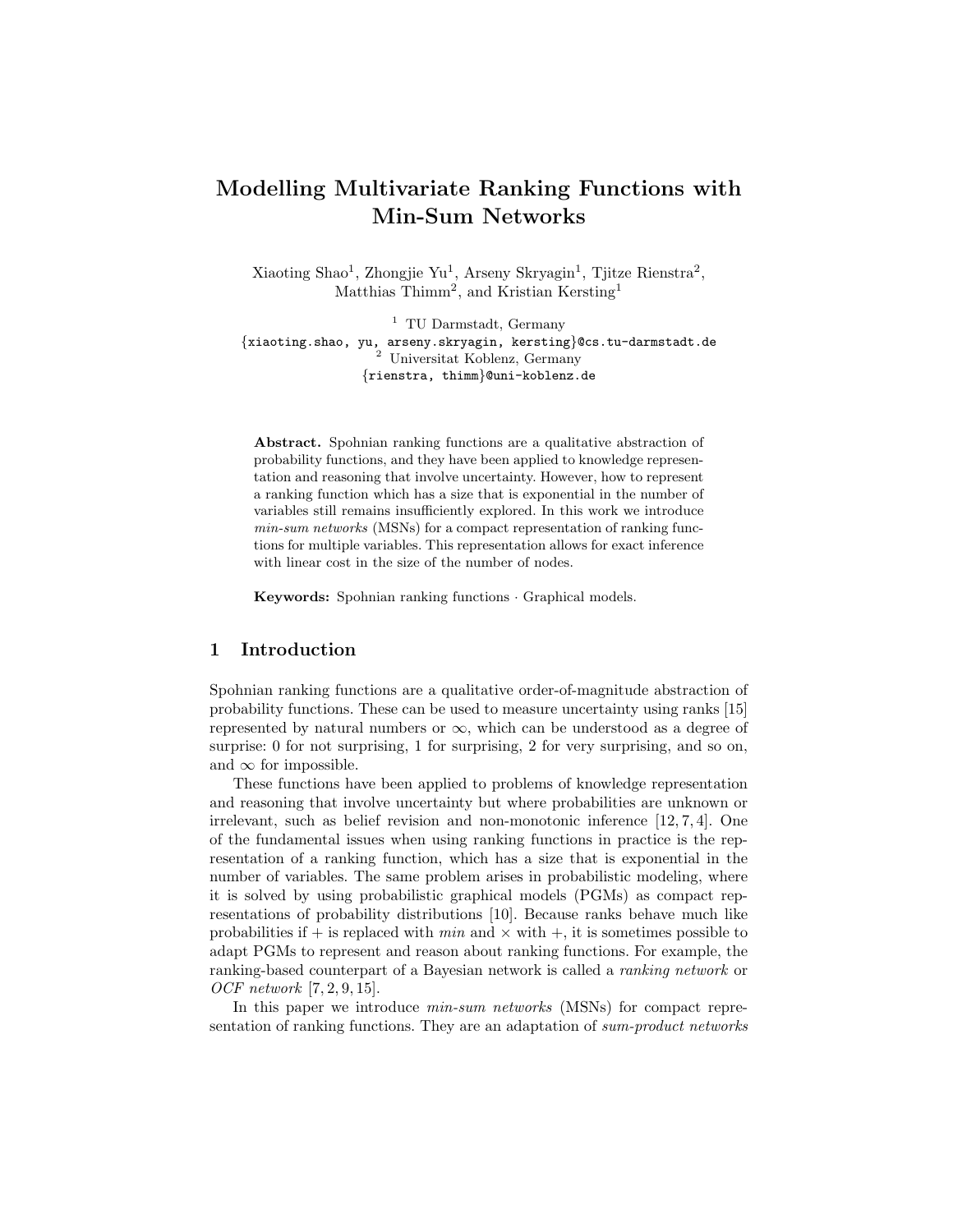(SPNs) [13]. An SPN is a rooted directed acyclic graph with a recursively defined structure: a node is either a sum-node with weighted edges pointing to its children; a product-node with non-weighted edges pointing to its children; or a leaf node representing a univariate distribution. Compared to many PGM models, SPNs support exact inference with linear cost in the size of the number of nodes. This advantage, combined with the ability to handle missing data makes SPNs to a very attractive choice for modeling any data set. Indeed, several SPN learning techniques have shown comparable or better performance than other state-of-the-art models in tasks such as image classification and natural language processing [5, 3].

The tractability of SPN's inference carries over to MSNs. More precisely, the rank of an event or proposition according to the ranking function represented by an MSN can be computed with cost linear in the size of the number of nodes in the MSN. One issue, however, is that the MSN needs to be constructed first. To address this, we propose a method to learn an MSN based on a set of observations in such a way that more probable events are less surprising (lower ranked) than less probable events.

The overview of this paper is as follows. We present the necessary basics concerning ranking theory in Section 2. In Section 3 we define min-sum networks, while Section 4 deals with the problem of learning min-sum networks. We conclude in Section 5.

## 2 Ranking Functions

Ranking functions are a qualitative abstraction of probability functions where events receive ranks [15]. A rank is a non-negative integer or  $\infty$  and can be understood as a degree of surprise: 0 for not surprising, 1 for surprising, 2 for very surprising, and so on, and  $\infty$  for impossible. Formally, a ranking a *ranking* function (also known as an *ordinal conditional function* or *kappa function*) is defined as follows.

**Definition 1.** A ranking function over a set  $\Omega$  is a function  $\kappa : \Omega \to \mathbb{N}_0^\infty$  such that  $\kappa(w) = 0$  for at least one  $w \in \Omega$ . A ranking function  $\kappa$  is extended to a function over propositions or events (i. e., subsets of  $\Omega$ ) by defining  $\kappa(X) = \infty$  if  $X = \emptyset$ , and  $\kappa(X) = min(\{\kappa(w) \mid w \in X\})$ , otherwise. The rank of A conditional on B is denoted  $\kappa(A \mid B)$  and is defined by  $\kappa(A \mid B) = \kappa(A \cap B) - \kappa(B)$ .

A ranking function  $\kappa$  induces beliefs using the principle that A is believed if and only if the complement  $\overline{A} = \Omega \setminus X$  is surprising (i.e.  $\kappa(\overline{A}) > 0$ ). Similarly, A is believed *conditional on B* if and only if  $\kappa(\overline{A} \mid B) > 0$ .

## 3 Min-Sum Networks

Here we provide the definition of MSN, which is a ranking-based variation on SPNs [13]. We first need to introduce some notation and terminology. Random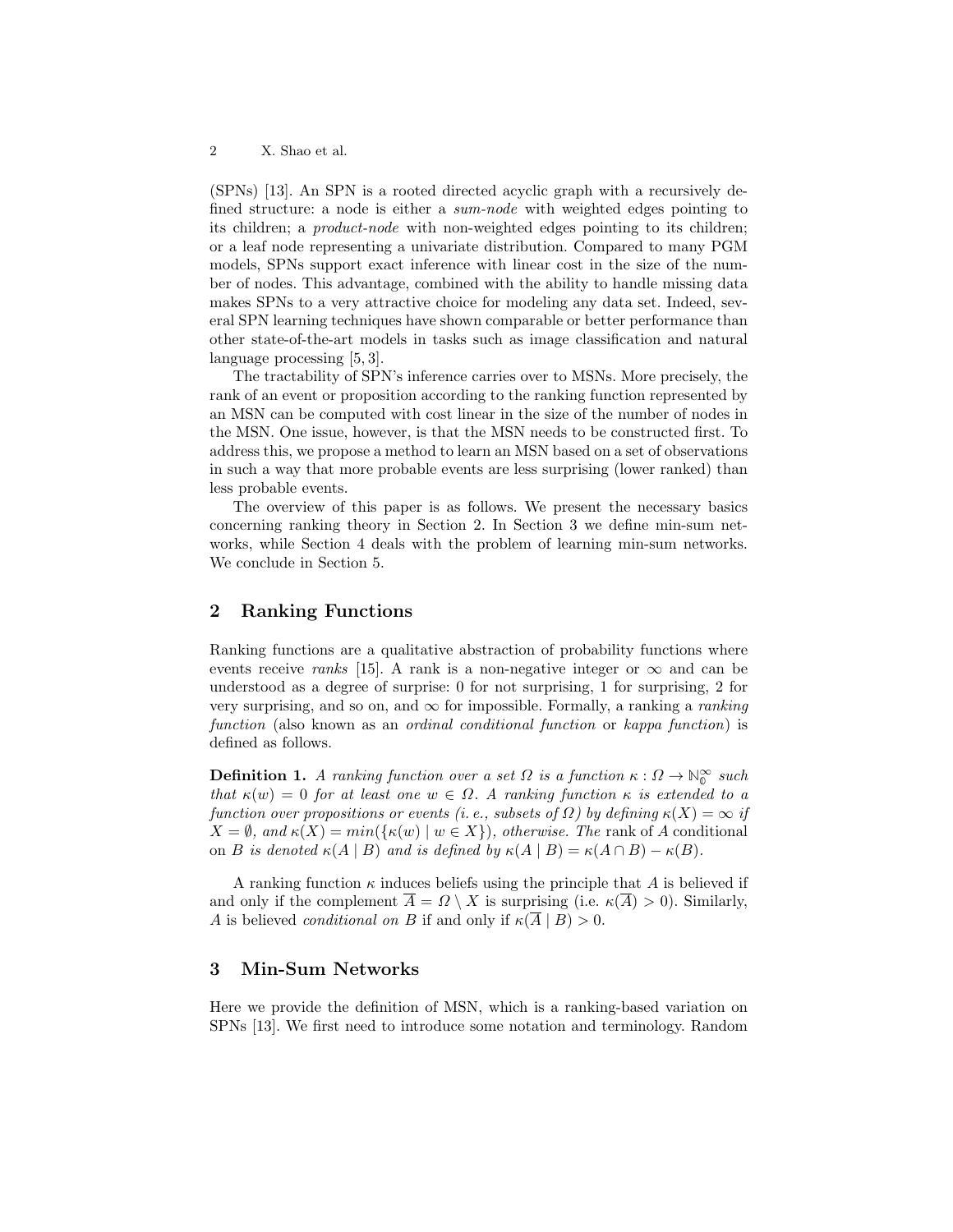variables will be denoted by uppercase letters (e.g.  $X_i$ ). We restrict our attention to Boolean random variables. We use **X** to denote a collection  $\{X_1, \ldots, X_n\}$ of random variables and denote by  $val(X)$  the set of *realisations* of  $X$ , i.e.,  $val(\mathbf{X}) = {\text{T}, \text{F}}^n$  (T for true and F for false). Elements of  $val(\mathbf{X})$  are denoted by lowercase boldface letters (e.g. x). A realisation of some subset of  $\{X_1, \ldots, X_n\}$ will be called *evidence*. Given a random variable  $X_i$  we use  $x_i$  and  $\overline{x}_i$  to denote indicator variables. We say that  $x_i$  (resp.  $\overline{x}_i$ ) is *consistent* with evidence **e** iff **e** does not assign false (resp. true) to  $X_i$ .

A min-sum network (MSN) over variables  $\mathbf{X} = \{X_1, \ldots, X_n\}$  is an acyclic directed graph N whose leaves are the variables  $x_1, \ldots, x_n, \overline{x}_1, \ldots, \overline{x}_n$ . Given a node i in N we denote by  $N_i$  the subgraph rooted at node i and we denote by  $Ch(i)$  the set of children of node i. The internal nodes of N are either  $min-nodes$ or sum-nodes. Each edge from a min-node i to another node j has an associated weight  $w_{ij}$  which is a non-negative integer or  $\infty$ , satisfying  $min({w_{ij}}) = 0$ . The rank of evidence e according to N is defined recursively:  $N(\mathbf{x}) = \sum_{j \in Ch(i)} N_j(\mathbf{x})$ if the root of N is a sum-node; and  $N(\mathbf{x}) = min(\{w_{ij} + N_j(\mathbf{x}) | j \in Ch(i)\})$ , if the root of N is a *min-node*. Further, we define a leaf  $L_{X_i}$  to consist of one min node, two weights  $w_{x_i}$  and  $w_{\bar{x}_i}$  and two indicators  $x_i$ ,  $\bar{x}_i$ .

### 3.1 Validity, Consistency and Completeness

Similar to the SPNs, we introduce the three key properties, which allows us to link MSNs with the ranking theory and ensure the error-free inference: validity, completeness, and consistency. The link is that the values of  $N(\mathbf{x})$  for all  $\mathbf{x} \in \mathbb{R}$  $val(\mathbf{X})$  define a ranking function by

 $\Phi_N(\mathbf{e}) = min(\{N(\mathbf{x}) \mid \mathbf{x} \in val(\mathbf{X}), \mathbf{e} \text{ is consistent with } \mathbf{x}\}).$ 

We define all three properties in the following.

**Definition 2.** An MSN N over variables **X** is valid, iff  $N(e) = \Phi_N(e)$  for all evidence e of X.

By contrast, the definitions of completeness and consistency are the same as those of SPNs:

Definition 3. An MSN N is complete, iff all children of the same min-node have the same scope.

**Definition 4.** An MSN N is consistent, iff there is no sum-node and variable X such that x appears in one child of this node and  $\overline{x}$  in another child.

We combine the three properties and show in the following theorem that:

Theorem 1. An MSN is valid if it is complete and consistent.

Since there are only two mutually exclusive configurations  $\{x_i = 1, \bar{x}_i = 0\}$  and  ${x_i = 0, \bar{x}_i = 1}$ , we define the delta functions

$$
\delta_{x_i} := \begin{cases} 1, & x_i = 1 \\ \infty, & x_i = 0 \end{cases} \text{ and } \delta_{\bar{x}_i} := \begin{cases} 1, & \bar{x}_i = 1 \\ \infty, & \bar{x}_i = 0 \end{cases}.
$$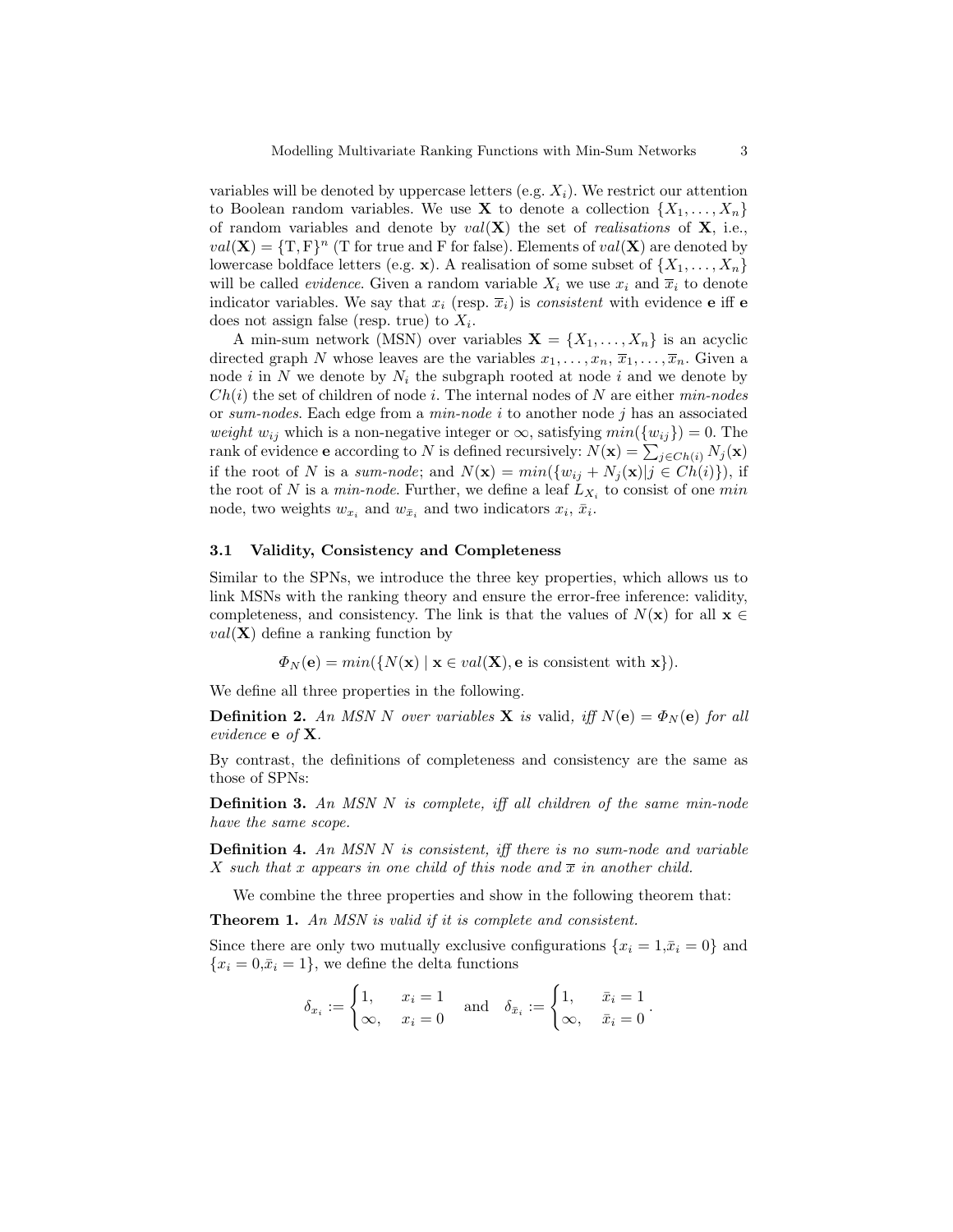#### 4 X. Shao et al.

| Table 1. Rankings in the Wet Grass example. |  |  |  |  |  |
|---------------------------------------------|--|--|--|--|--|
|---------------------------------------------|--|--|--|--|--|

| R.   |              |          | $\left  \mathrm{T} \right  \mathrm{T} \left  \mathrm{T} \right  \mathrm{T} \left  \mathrm{T} \right  \mathrm{T} \left  \mathrm{T} \right  \mathrm{F} \left  \mathrm{F} \right  \mathrm{F} \left  \mathrm{F} \right  \mathrm{F} \left  \mathrm{F} \right  \mathrm{F}$ |             |                |  |               |  |                      |  |
|------|--------------|----------|----------------------------------------------------------------------------------------------------------------------------------------------------------------------------------------------------------------------------------------------------------------------|-------------|----------------|--|---------------|--|----------------------|--|
|      |              | ידורוידי | l F.                                                                                                                                                                                                                                                                 | $'$ F $\pm$ | F.             |  | F[T]T[T]F     |  | $_{\rm F}$           |  |
|      | $ \text{T} $ |          | F[T T]                                                                                                                                                                                                                                                               |             | F <sub>1</sub> |  | F[T]T[F]T[T]T |  |                      |  |
|      |              |          | ר ק ק ד ק ח ק ח                                                                                                                                                                                                                                                      |             |                |  |               |  | $F[T] F[T] F[T] F[T$ |  |
| Rank |              |          | $1 \infty \infty \infty \infty \infty 5 \infty 8 2 3 \infty $                                                                                                                                                                                                        |             |                |  |               |  |                      |  |

So, we can express the value of the leaf  $L_i$  for any arbitrary variable  $X_i$  as

$$
L_i = \min (\delta_{x_i} \cdot w_{x_i}, \delta_{\bar{x}_i} \cdot w_{\bar{x}_i})
$$
  
=  $\delta_{x_i} \cdot w_{x_i} \cdot \mathbb{1}_{\{\delta_{\bar{x}_i} \cdot w_{\bar{x}_i} > \delta_{x_i} \cdot w_{x_i}\}} + \delta_{\bar{x}_i} \cdot w_{\bar{x}_i} \cdot \mathbb{1}_{\{\delta_{\bar{x}_i} \cdot w_{\bar{x}_i} > \delta_{\bar{x}_i} \cdot w_{\bar{x}_i}\}}.$  (1)

Consequently, the leaf  $L_i$  can take the two values for the two configurations  $w_{x_i}$ or  $w_{\bar{x}_i}$ . Using the same idea

$$
\min\left(\{w_{ij} + N_j(\mathbf{x})|j \in Ch(i)\}\right)
$$
\n
$$
= \sum_{j \in Ch(i)} (w_{ij} + N_j(\mathbf{x})) \cdot \mathbb{1}_{\{\sum_{k \in Ch(i)\backslash\{j\}} (w_{ik} + N_k(\mathbf{x})) > w_{ij} + N_j(\mathbf{x})\}}.
$$
\n(2)

With (1) and (2) we write  $N(\mathbf{x})$  as a series which will be referred to as an expansion of the MSN. Therefore, an MSN is valid if its expansion has the same value as  $\Phi_N(e)$  for all evidence e: each configuration has exactly one partial sum (condition 1), each partial sum is convergent for exactly one configuration (condition 2). From condition 2 we conclude that  $N(\mathbf{x}) = w_{\mathbf{x}} < \infty$  and consequently  $\Phi_N(\mathbf{e}) = \sum_{x \in \mathbf{e}} N(x) = \sum_{x \in \mathbf{e}} w_x = \sum_{k \in n(\mathbf{e})} w_k$ , where  $n(\mathbf{e})$  is the number of the configurations complying with condition 2. From condition 1, we conclude  $n(\mathbf{e}) \ll |val(\mathbf{X})| = 2^n$ , therefore  $\Phi_N(\mathbf{e}) = \sum_{k \in n(\mathbf{e}): w_k < \infty} w_k = N(\mathbf{e}) < \infty$  and MSN is valid.

Now we prove by induction from the leaves to the root that, if the MSN is complete and consistent, then its expansion is its network series. The rest of the proof follows analogously to that one in [13], emphasising the necessity of completeness for min-node and consistency for sum-node.

#### 3.2 Min-Sum Network Example: Wet Grass

The Wet Grass [1] example is a well-known example of probabilistic graphical models. It consists of a collection of four boolean random variables  $X =$  ${R, N, H, S}$ , where R stands for "it has been raining"; S for "Holmes' sprinkler was on"; N for "Holmes' neighbor's grass is wet"; and H for "Holmes' grass is wet". In this paper, we turn Wet Grass into a ranking example. Table 1 lists the ranks of all possible configurations of the four random variables. For instance, it is not surprising if it has not been raining, the sprinkler was off, and both lawns are not wet, i.e.,  $\kappa(\mathbf{x}) = 0$  for  $\mathbf{x} = \{R = F, N = F, H = F, S = F\}$ . However, it is impossible if it has not been raining, the sprinkler was off, but both lawns are wet, i.e.,  $\kappa(\mathbf{x}) = \infty$  for  $\mathbf{x} = \{R = F, N = T, H = T, S = F\}.$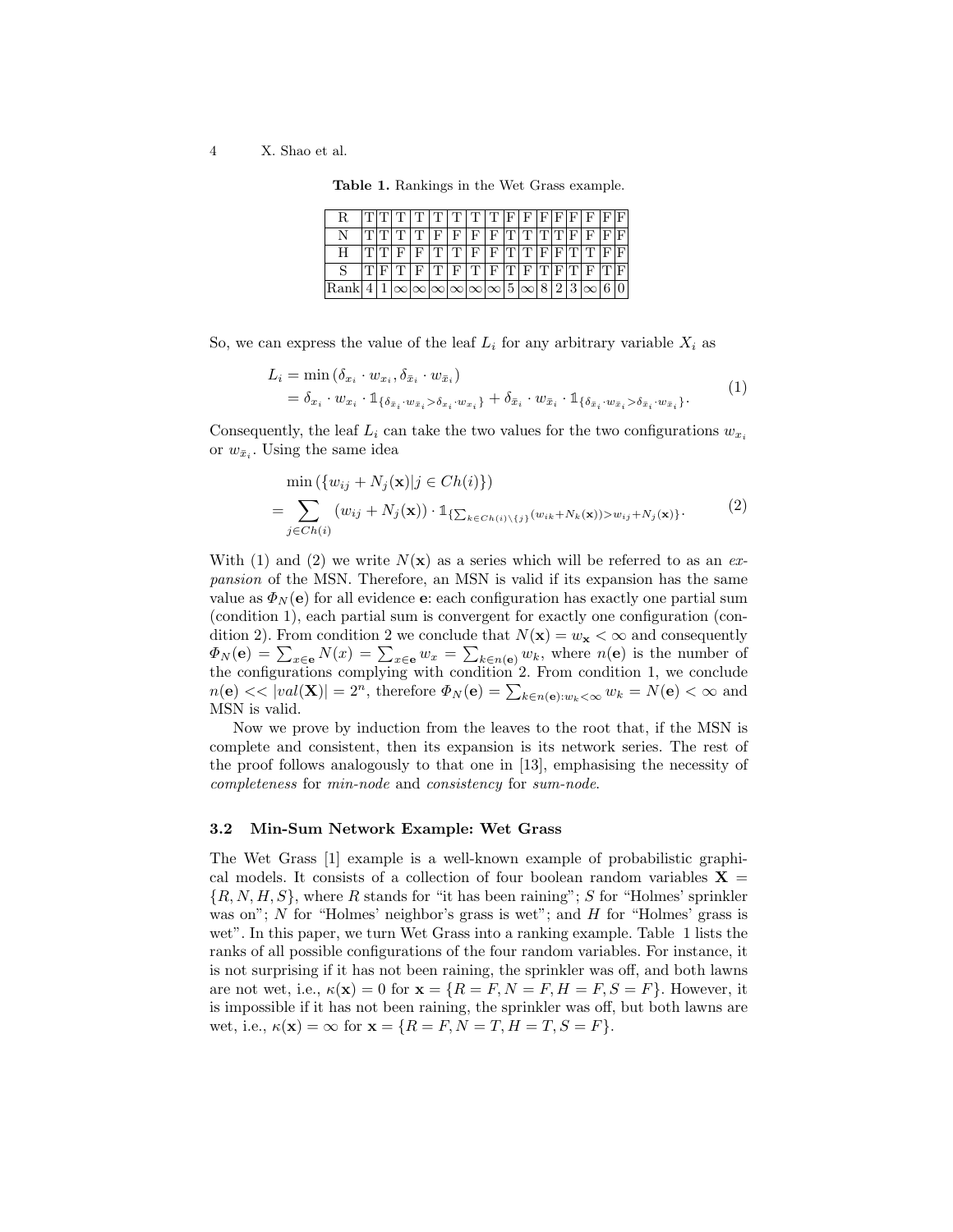

Fig. 1. An example of a valid MSN. The weights of the  $min-nodes$  are  $w_{01} = 1, w_{02} = 0,$  $w_{11} = 3, w_{12} = 0.$ 

The ranking function of the random variables in Table 1 can be modeled with a manually designed valid MSN, shown in Figure 1. To query the rank of input evidence, a bottom-up pass needs to be operated. Denote  $L_X^{w_i}$  the leaf of random variable X from the sum-node with weight  $w_i$ . For example, with  $\mathbf{x} = \{R = F, N = T, H = F, S = T\}$ , the rank of x according to the MSN is

$$
N(\mathbf{x}) = \min(\{(L_{N}^{w_{01}} + L_{H}^{w_{01}} + L_{S}^{w_{01}} + L_{R}^{w_{01}}) + w_{01},
$$
  
\n
$$
L_{N}^{w_{02}} + \min\{(L_{H}^{w_{11}} + L_{S}^{w_{11}}) + w_{11}, (L_{H}^{w_{12}} + L_{S}^{w_{12}}) + w_{12}\} + L_{R}^{w_{02}} + w_{02}\})
$$
  
\n
$$
= \min(\{(\infty + 0 + \infty + 3) + 1, 2 + \min\{(\infty + 0) + 3, (0 + 6) + 0\} + 0\})
$$
  
\n
$$
= \min(\{\infty, 2 + 6 + 0\}) = 8,
$$

which means one gets very surprising if it has not been raining and the sprinkler was on, while Mr. Holmes' lawn is dry and his neighbor's is wet. Given the same evidence, the corresponding rank from Table 1 always matches the rank calculated by the valid MSN from Figure 1, i.e.  $N(\mathbf{x}) = \kappa(\mathbf{x})$ . Thus, the MSN in Figure 1 models exactly the ranks in Table 1.

## 4 Learning MSNs

A common way to estimate the parameters  $\theta$  of a statistical model is to compute the Maximum Likelihood Estimation (MLE) in such a way that under the assumed statistical model the observational data is most probable. Denote  $D \triangleq {\mathbf{x}_1, \mathbf{x}_2, ..., \mathbf{x}_m}$  as the observational data, MLE is then defined as  $\hat{\theta} \triangleq \arg \max_{\theta} \log p(D|\theta)$  [11]. In analogy, we can learn the parameters  $\theta$  of an MSN by minimizing the rank on the observational data, that is,

$$
\hat{\theta} \triangleq \underset{\theta}{\arg\min} N(D|\theta). \tag{3}
$$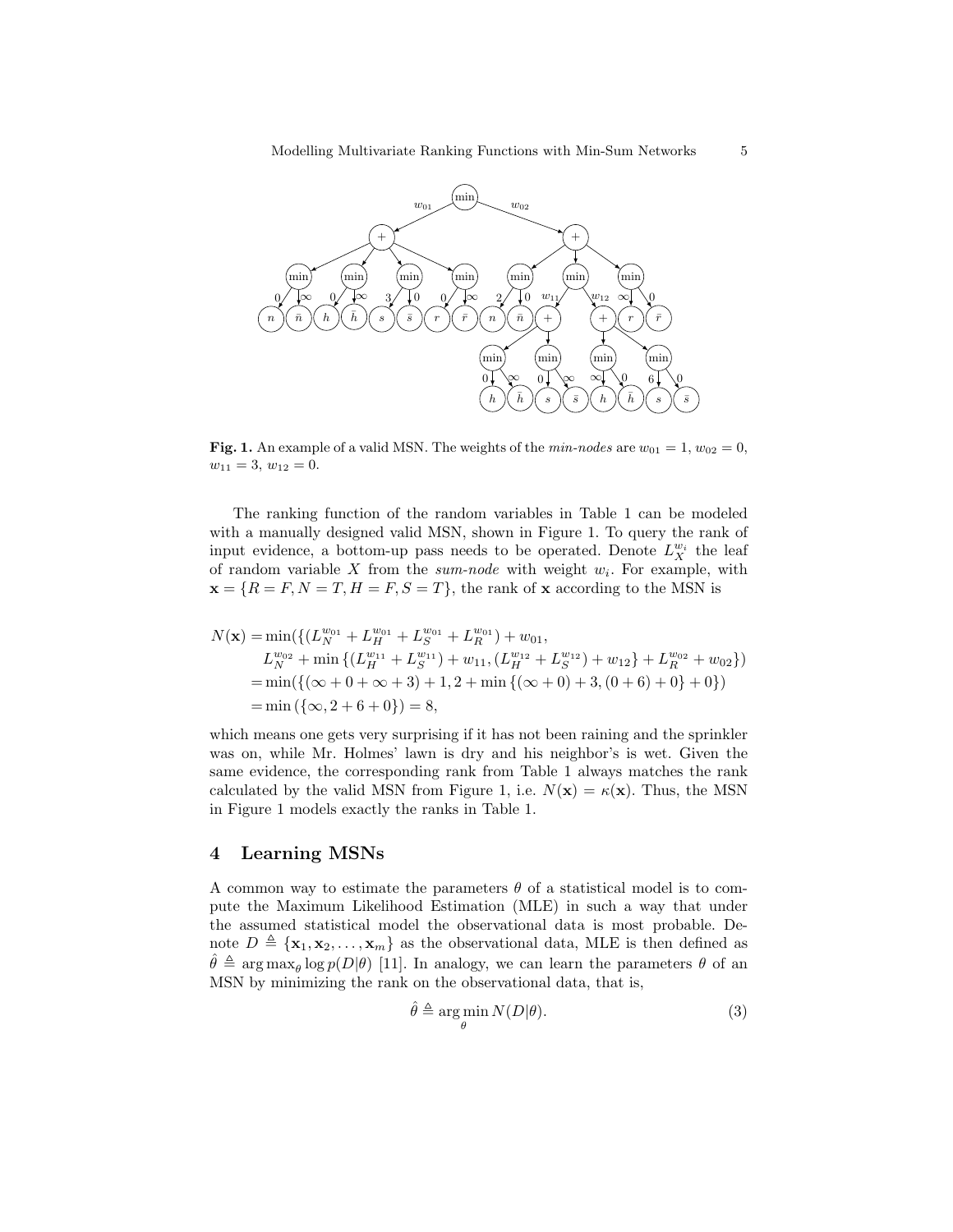

Fig. 2. Left: The ranking function for one variable. The vertical black line denotes the optimal parameter for  $X_3$  in the MSN on the right side. Right: The MSN optimized using samples from the synthetic distribution. The parameters are marked blue.

We assume the training examples  $D$  are independent and identically distributed. Then we can rewrite the rank as  $N(D|\theta) = \sum_{i \in m} N(\mathbf{x}_i|\theta)$ . Intuitively, minimizing  $N(D|\theta)$  yields  $\theta$  that makes the observed data most probable under the assumed MSN. The parameters  $\theta$  of an MSN consist of weights w at minnodes and the univariate distributional parameter  $p$  in the leaf nodes. We define the ranking function on the leaves as the following form

$$
(2 * (sigmoid(p) - 0.5) * (X – 0.5) + 0.5) * C,
$$
\n(4)

where  $C = 100$ . At inference time, we round up the output to get natural numbers. Figure 2 (left) shows a plot of this ranking function.

To find the  $\theta$  that minimize the objective function  $N(D|\theta)$ , gradient descent is commonly used if the target function is differentiable. We implemented MSNs in python and Tensorflow so that differentiation and gradients can be computed automatically by Tensorflow. We now demonstrate a concrete example using this learning method. First we construct a synthetic distribution with three Bernoulli variables  $X_1, X_2$  and  $X_3$  of which  $X_1$  and  $X_2$  are dependent on each other and  $X_3$  is independent of any. The joint probabilistic distribution can be factorized as  $P(X_1, X_2, X_3) = P(X_1) * P(X_2|X_1) * P(X_3|X_1, X_2) = P(X_1) * P(X_2|X_1) * P(X_3)$ using the chain rule and independence information. 300 samples are generated from this distribution for learning the parameters of the MSN. The sample counts for each configuration of the three variables are shown in table 2. We take an MSN with randomly initialized parameters and use gradient-based method to optimize the objective function 3 on the 300 samples. The optimization yields the network in figure 2 (right) with its parameters marked blue.

The ranks of all the possible configurations computed by this network are listed in table 2. The ranks of all the observed configurations are sorted as  $N(0, 1, 0) < N(1, 0, 0) < N(0, 1, 1) = N(0, 0, 0) < N(1, 0, 1) < N(0, 0, 1)$ , which correspond exactly to reversely sorted empirical probability of all the observed configurations  $P(0, 1, 0) > P(1, 0, 0) > P(0, 1, 1) > P(0, 0, 0) > P(1, 0, 1) >$  $P(0, 0, 1)$ . Besides, we expect the ranks for the unseen configurations to be as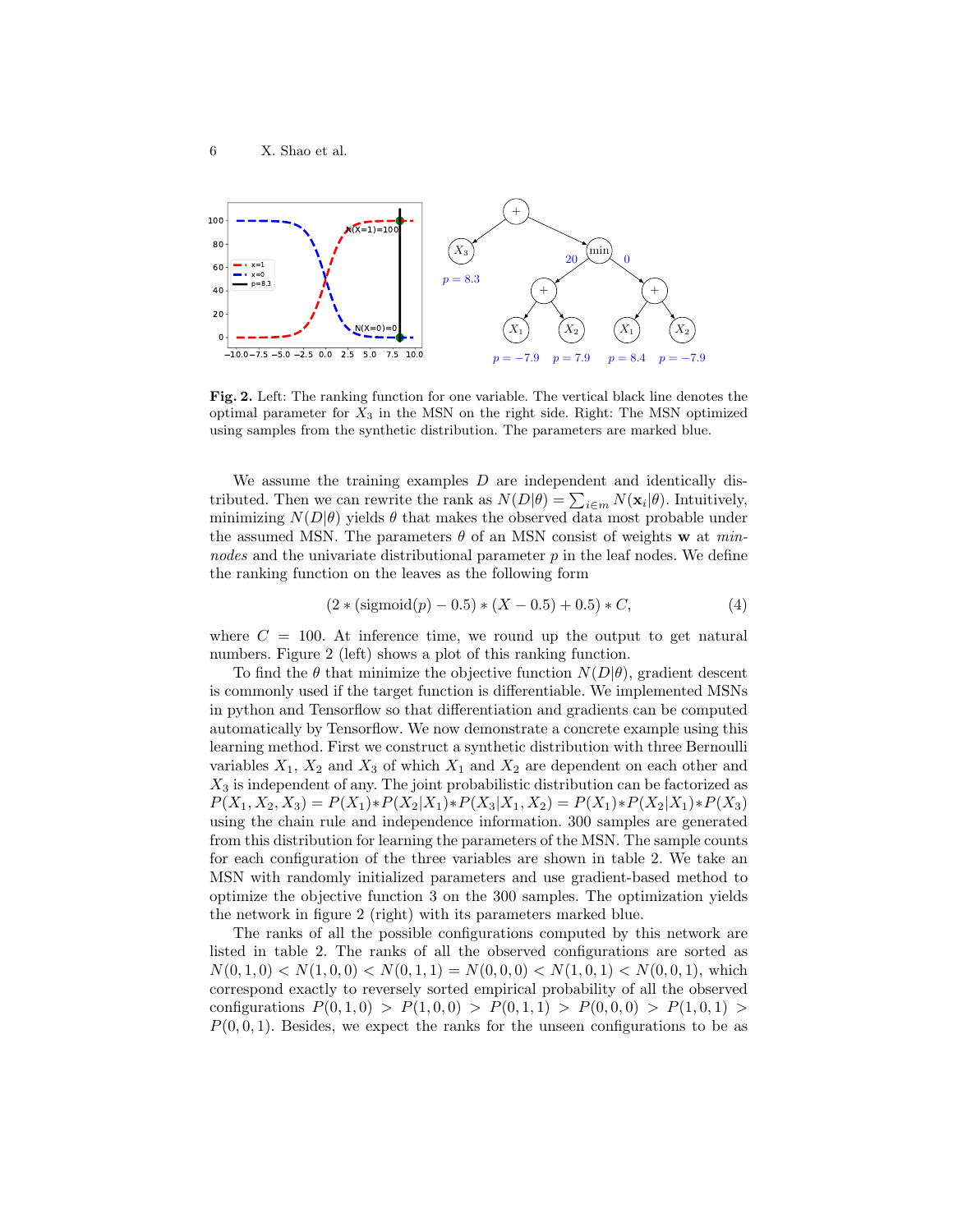Table 2. The sample counts and the ranks computed by the MSN of every possible configuration of a synthetic distribution.

| $X_1, X_2, X_3   0, 0, 0   0, 0, 1   0, 1, 0   0, 1, 1   1, 0, 0   1, 0, 1   1, 1, 0   1, 1, 1$ |    |                     |          |               |    |                 |                |  |
|-------------------------------------------------------------------------------------------------|----|---------------------|----------|---------------|----|-----------------|----------------|--|
| rank                                                                                            |    | $100 \mid 200 \mid$ | $\Omega$ | $. + 100 + 1$ | 20 | $\pm 120 \pm 1$ | $100 \mid 200$ |  |
| count                                                                                           | 28 |                     |          | 38            |    | 23              |                |  |

high as possible because they are very unlikely to happen. Here, we have two unseen configurations  $X_1 = 1, X_2 = 1, X_3 = 0$  and  $X_1 = 1, X_2 = 1, X_3 = 1$ whose ranks are respectively 100 and 200. That means,  $X_1 = 1, X_2 = 1, X_3 = 1$ is least likely to happen which is correct. But  $X_1 = 1, X_2 = 1, X_3 = 0$  is more likely to happen than, for example,  $X_1 = 1, X_2 = 0, X_3 = 1$ , which is the only rank that does not match the empirical probability. Besides, optimization may get stuck at a local optimum which possibly again leads to ranking computations that are not consistent with empirical probabilities. We leave this challenge for future research. By definition, the *min-nodes* encode mixtures of their children, and the sum-nodes assume independence between their children [14]. Take the MSN in figure 2 (right) as an example,  $X_3$  is independent of  $X_1$  and  $X_2$ , that means we can get the marginal ranking function of  $X_3$  by simply removing the other independent branch. This yields an univariate ranking function with  $p = 8.3$ . The marginal sample counts for  $X_1 = 0$  and  $X_1 = 1$  are respectively 231 (111+92+28) and 69 (38+23+8), which means the rank of  $X_1 = 1$  should be zero and the rank of  $X_1 = 0$  should be larger than zero. Recall figure 2 (left), the vertical black line denotes the optimal parameter  $p = 8.3$  for  $X_3$  and this parameter yields  $N(X_1 = 1) = 100$  and  $N(X_1 = 1) = 0$ , which matches the empirical probability well.

## 5 Conclusion and Future Work

Based on the notion of SPNs, we have introduced MSNs for compact representation and tractable inference with ranking functions. Ranking functions are used in models of belief revision and non-monotonic inference  $[12, 7, 4]$ , and we believe that these applications may benefit from using min-sum networks for representing ranking functions. One obstacle, however, is that min-sum networks must first be constructed, and for this purpose, we proposed a method to learn a min-sum network based on a set of observations. There is a number of directions for future work. One is to improve our learning method. In particular, Giang and Shenoy [6] have studied desirable properties for transformations from probability functions to ranking functions. An interesting question is whether a min-sum network can be learned from an (empirical) probability distribution in such a way that these desirable properties are satisfied. Another interesting question is whether min-sum networks can be constructed or learned on the basis of qualitative information. For instance, the non-monotonic inference system called System Z involves determining the unique "most normal" ranking function that satisfies a given knowledge base containing default rules [12]. If